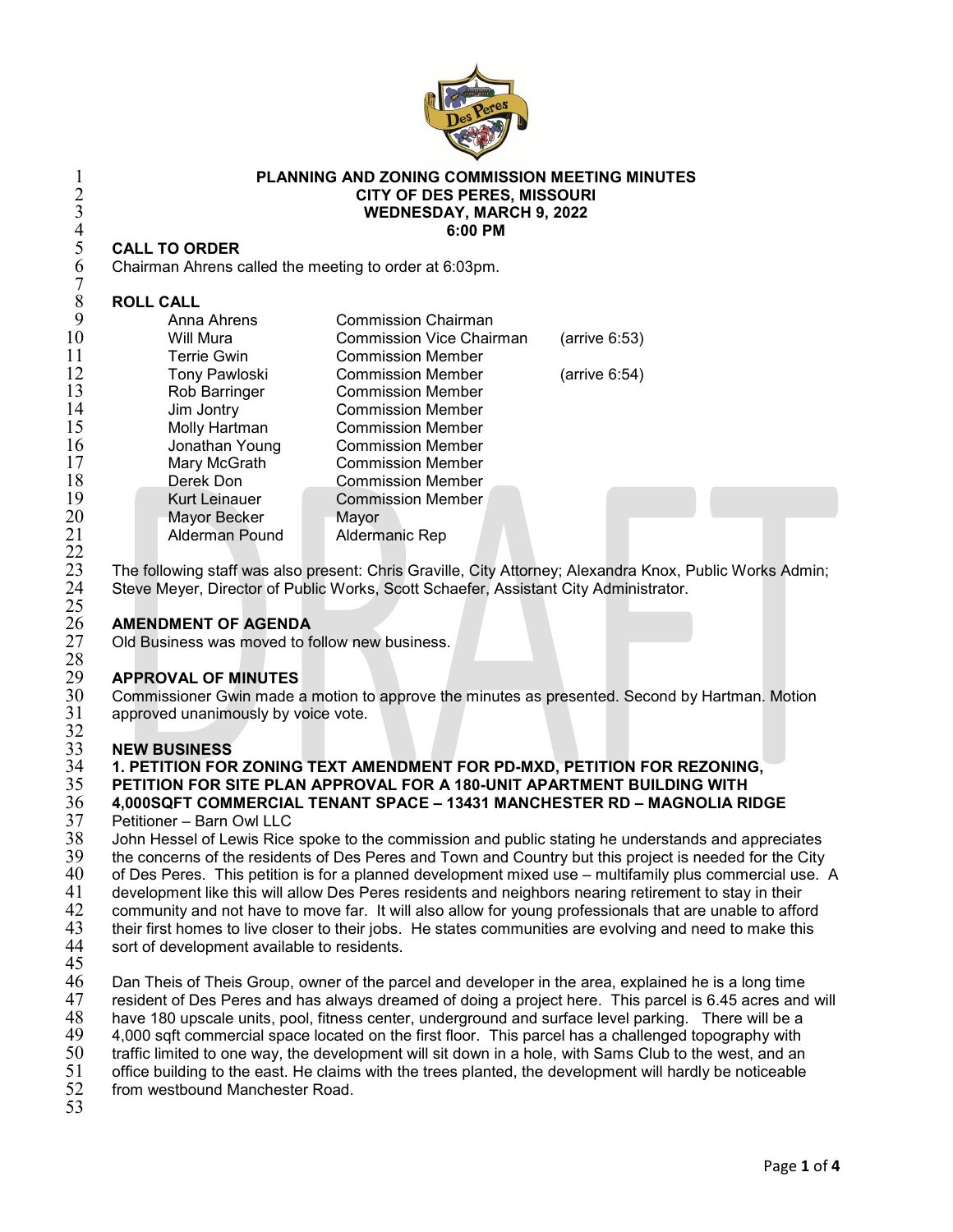

54 Chairman Ahrens questioned Mr. Theis' definition of upscale, the price of rent and the elevation impact on<br>55 the neighbors residing in Town and Country. She questioned if the residents on the upper floors of 55 the neighbors residing in Town and Country. She questioned if the residents on the upper floors of Magnolia Ridge would be able to see into the neighboring pools and homes of the residents nearby. 57<br>58 58 Mr. Theis answered that his definition of luxury is paired with more expensive materials such as real stone 59 and quartz. The developers had not decided on rent pricing as of yet, but would imagine ranging from 60  $\,$  \$1,600 for a Studio up to \$3,000 for a 3-bedroom. He explained that the closest property line is 230' from 61 the building through the parking lot and trees, so it'd be difficult to see the neighbors outside. the building through the parking lot and trees, so it'd be difficult to see the neighbors outside. 62 63 Commissioner Barringer pointed out this color palette is grim, and the developers need to make it more interesting. 65 66 Commissioner Don asked if a traffic study had been completed and if MoDOT had given their approval for  $67$  the project. He questioned if residents traveling east bound would use the already crowded Des Peres  $68$  Pointe for a cut through. Pointe for a cut through. 69<br>70 70 Mr. Theis answered a traffic study has not yet been conducted, but CBB is slated to complete. The developers have had meetings with MoDOT who have confirmed access to a curb cut along Manchester and the highway is more than able to handle the traffic. Residents would use Westmark, Sams Club Dr, or the loop at Des Peres Lodge for access.  $\frac{72}{73}$ <br> $\frac{74}{75}$ 75 Commissioner McGrath asked the largest size of the units and why apartments over condos. 76<br>77 77 Mr. Theis answered the largest unit would be 3-bedroom and condos, from experience, don't go over well 78 in the St. Louis Area. in the St. Louis Area. 79 80 Commissioner Don questioned the parking ratios provided, and if those ratios would be adequate for 81 more 3 bedroom units over 1 bedroom units. He stated the current planned development ordinance  $81$  more 3 bedroom units over 1 bedroom units. He stated the current planned development ordinance  $82$  requires 10acres, but this site is 4acres short. requires 10acres, but this site is 4acres short. 83<br>84 Mr. Theis claims there is more than enough parking spaces. 85<br>86 86 Mr. Graville answered the Board of Aldermen can waive the 10acre requirement if it's determined that the  $87$  use proposed is desirable or necessary in relationship to the surrounding neighborhood, or such waiver to  $88$  be in the general public interest. The planned development zoning that innovative zoning district  $88$  be in the general public interest. The planned development zoning district is an innovative zoning district  $89$  and is flexible versus other zoning district. and is flexible versus other zoning districts. This is the first petition since creating this district. 90<br>91 91 Mayor Becker stated he has been asked if the approval of this development would set a precedent and 92 open the gate for other developers to come in and petition for apartment developments elsewhere in the city. 94<br>95 95 Mr. Hessel answered it's possible to carefully craft the text amendment to satisfy all requirements to not adversely affect other properties and create spot zoning. 97<br>98 98 Kevin Lasater – 9 Doubletree Ln- spoke to the commission in favor of the project. He is a long time Des 99 Peres resident and has spent his career in construction. He claims he's done projects in the past with the  $100$  developers of Magnolia Ridge and spoke highly of them. developers of Magnolia Ridge and spoke highly of them.  $\frac{101}{102}$ 102 Jeff Hunt – attorney representing the neighboring residents of Town and Country – spoke in opposition of<br>103 this project claiming the 88' tall building will tower over his client's home and invade their privacy, even 103 this project claiming the 88' tall building will tower over his client's home and invade their privacy, even 104 with the trees in place. with the trees in place.  $\frac{105}{106}$  $106$  Paul Fingerhut – 1897 Point Oak Rd – is still debating his position whether for or against this  $107$  development. He claims there are many issues that need to be addressed. He states Des P development. He claims there are many issues that need to be addressed. He states Des Peres does 108 not have a residential tax, only sales tax and commercial sales, so how is Des Peres going to benefit from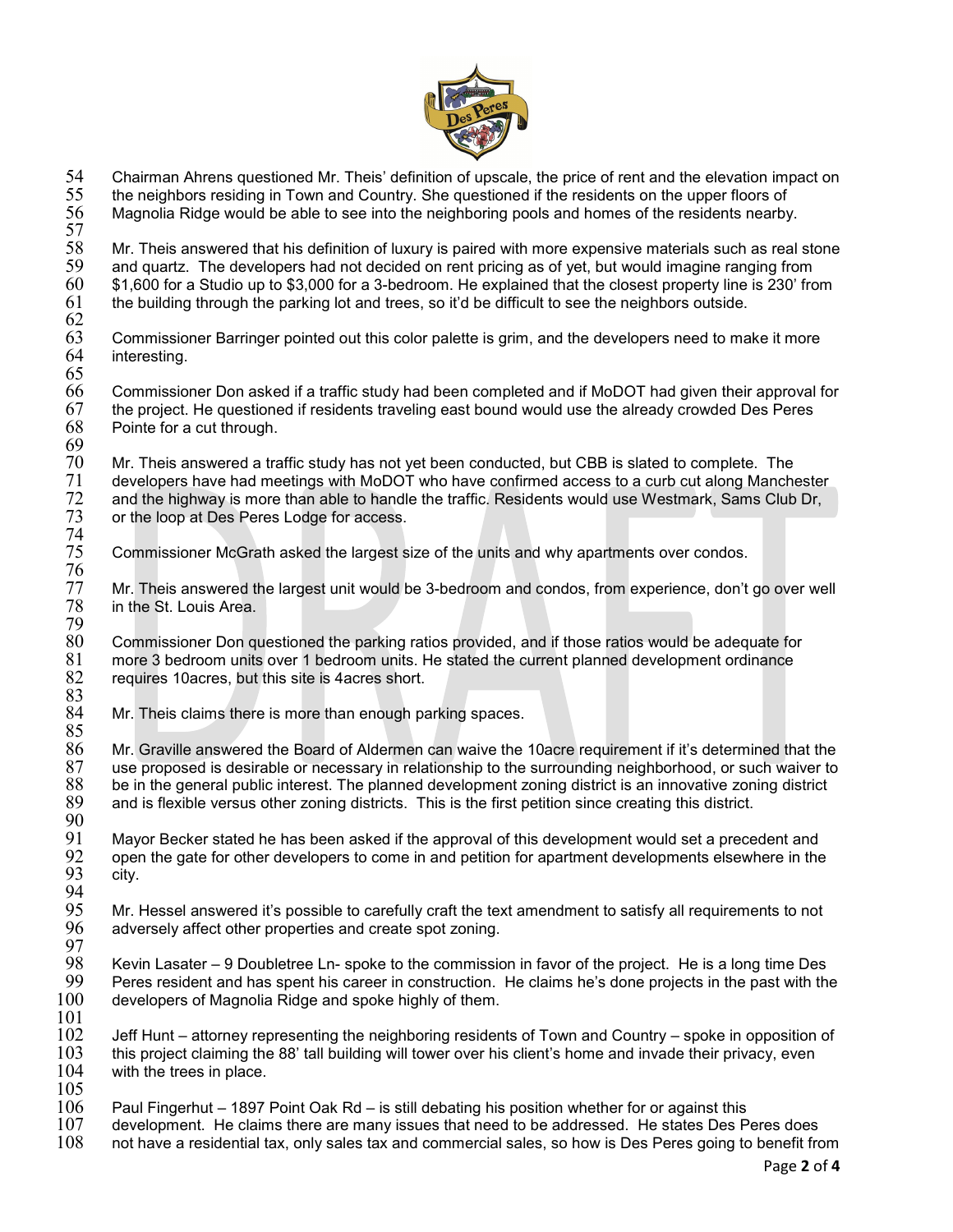

109 this development, especially being the commercial space is only 4,000 sqft, and will primarily be used by<br>110 the residents of the development. He stated as someone of retirement age, this is not a development

- $110$  the residents of the development. He stated as someone of retirement age, this is not a development  $111$  he'd desire to live in an can't imagine a Des Peres resident selling their nice home to live in an
- 111 he'd desire to live in and can't imagine a Des Peres resident selling their nice home to live in an <br>112 apartment for a couple years. apartment for a couple years.

 $\frac{113}{114}$ 114 Faiza Bhatti – 13012 Pingry Pl, Town and Country, spoke to the commission in opposition of the  $115$  development stating traffic is bad enough on Manchester Road and she has concerns about drivers  $116$  crashing through the sound wall and injuring her children. crashing through the sound wall and injuring her children.

- $\frac{117}{118}$ Mr. Theis stated it is possible there will be an acceleration and deceleration lane per MoDOT.
- $\frac{119}{120}$ Kevin Limbert – 1317 Marlann – spoke in favor of the project and he's excited to see it come to life.
- $\frac{121}{122}$ 122 Chairman Ahrens announced this petition will be sent to a subcommittee for review. The members are as 123 follows: Barringer (Chair), Don, McGrath, Pawloski (alternate). This meeting is open to the public and the 123 follows: Barringer (Chair), Don, McGrath, Pawloski (alternate). This meeting is open to the public and the<br>124 agenda will be posted once available. agenda will be posted once available.
- $\frac{125}{126}$ 126 Commissioner Don made a motion for the subcommittee members to meet with PGAV, specifically John<br>127 Brancaglione, and any city staff prior to the first subcommittee. Seconded by Vice Chairman Mura.
- 127 Brancaglione, and any city staff prior to the first subcommittee. Seconded by Vice Chairman Mura.<br>128 Motion was approved by voice vote.
- Motion was approved by voice vote.

# $\frac{129}{130}$

## 130 **OLD BUSINESS** 131 **1. PETITION FOR CONDITIONAL USE PERMIT FOR MEDICAL MARIJUANA DISPENSARY– 12095**

- 132 **MANCHESTER RD ROOT 66**<br>133 Petitioner: GF Wellness Fenton I 133 Petitioner: GF Wellness Fenton LLC<br>134 This petition has been stayed due to
- 134 This petition has been stayed due to the fact the neighboring property owners have filed an appeal for 135<br>135 Board of Adjustment relating to the determination of the zoning enforcement officer that 12095
- 135 Board of Adjustment relating to the determination of the zoning enforcement officer that 12095<br>136 Manchester Road is not within 1,000 feet of a church, school, or daycare center as it relates to
- 136 Manchester Road is not within 1,000 feet of a church, school, or daycare center as it relates to Section<br>137 408.015.D of the municipal code. This appeal will be on the April 27 meeting agenda.
- 137 408.015.D of the municipal code. This appeal will be on the April 27 meeting agenda. 138<br>139

# 139 **STATUS REPORTS**

- 140 1. BOARD OF ALDERMEN REPORT Mayor Becker announced the resignation of Commissioner<br>141 Bryan McDonald, effective 2/17/22 and the Board will be in the process of filling the position in 141 Bryan McDonald, effective 2/17/22 and the Board will be in the process of filling the position in 142 Ward 1.<br>143 Alderma
- Alderman Pound gave the Board report, stating they'd approved various ordinances including:<br>144 A professional services agreement with PGAV for on-call planning and consulting
- 144 A professional services agreement with PGAV for on-call planning and consulting 145 services as required by the Board of Aldermen<br>146 • An amended lease agreement for joint use of a
- 146 An amended lease agreement for joint use of a cell tower at Public Safety<br>147 An ordinance amending the sign code to permit non-compliant temporary s
- 147 **•** An ordinance amending the sign code to permit non-compliant temporary sign for Edward 148 Jones for their 100<sup>th</sup> anniversary
- 149 An agreement with Missouri Department of Conservation for the managed deer hunt for

150 2022.<br>151 He explained 151 He explained the Board had a work session 3/7 to consider extensive renovations that are 152 152 needed to the City facilities such as City Hall, the street garage and public safety.<br>153 2. SUBCOMMITTEE REPORT(S)

- 153 2. SUBCOMMITTEE REPORT(S)<br>154 1 Sign Committee n/a
- 154 I) Sign Committee  $-\frac{n}{a}$ <br>155 III Fence Committee n/a
- 155 II) Fence Committee n/a<br>156 III) Architectural Review n
	-
- 156 III) Architectural Review n/a<br>157 IV) AD HOC COMMITTEE N IV) AD HOC COMMITTEE – Medical Marijuana Dispensary @ 12095 Manchester Road – Vice<br>158 Chairman Mura gave the report of the subcommittee held 2/16/22. He stated many 158 Chairman Mura gave the report of the subcommittee held 2/16/22. He stated many 159 Commissioners were present and there was a large crowd. The subcommittee requested the 160 following revisions by the petitioner:<br>161 • Reduce the number of bollar
- 161 Reduce the number of bollards and make them a different color<br>162 Provide color samples
	- Provide color samples